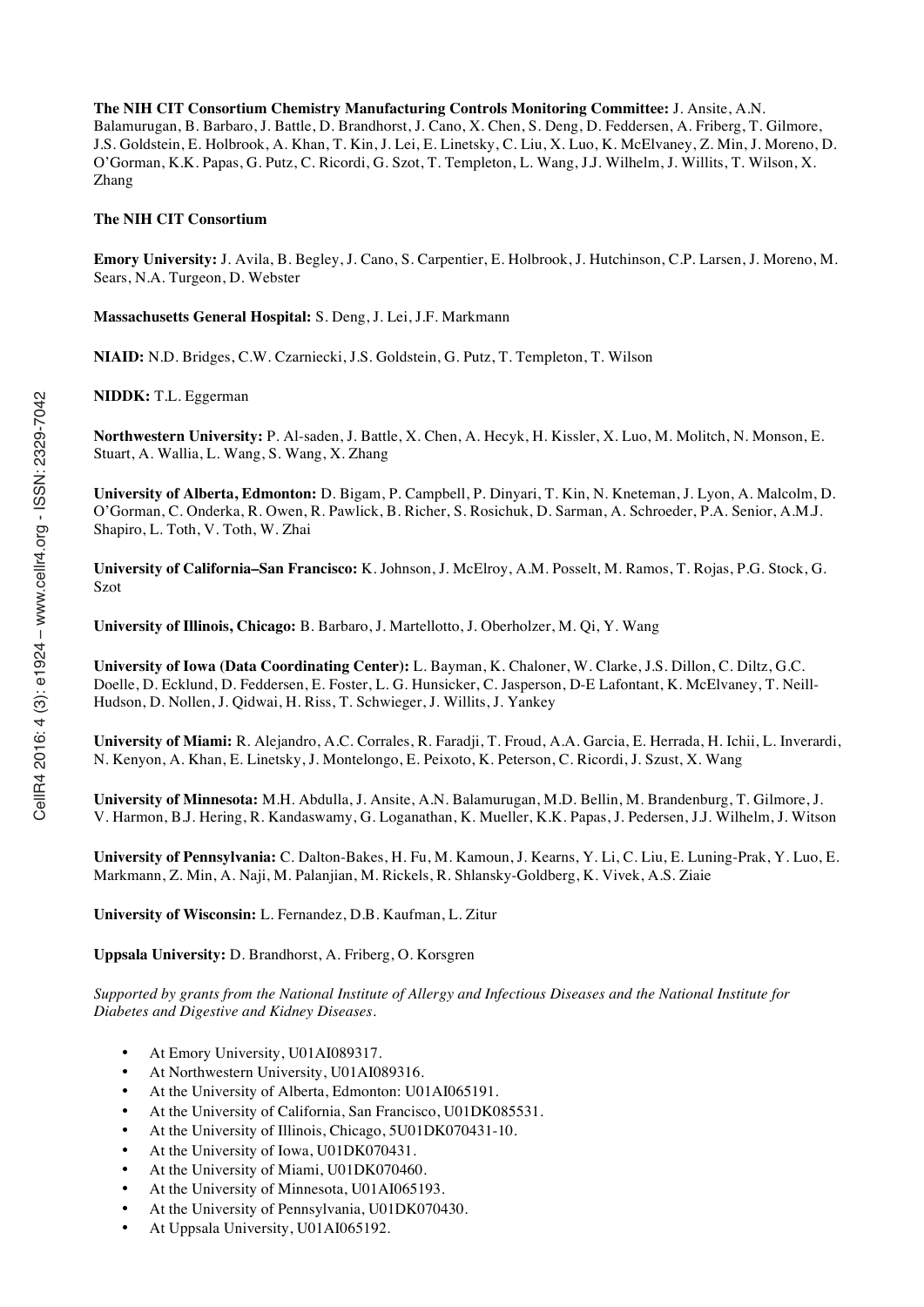*In addition, the study was supported by the following GCRC and CTSA awards:*

- At Emory University: UL1TR000454.
- At Northwestern University: 5UL1RR025741 and 8UL1TR000150.
- At the University of California, San Francisco, UL1TR000004.
- At the University of Illinois, Chicago, UL1TR000050.
- At the University of Miami: 1UL1TR000460.
- At the University of Minnesota: 5M01-RR000400 and UL1TR000114.
- At the University of Pennsylvania: UL1TR000003.

Address correspondence to: Camillo Ricordi MD, Chairman, CIT Steering Committee, ricordi@miami.edu

# **To cite this article**

*Raw Material Specification, Collagenase NB 1, GMP Grade – Standard Operating Procedure of the NIH Clinical Islet Transplantation Consortium*

CellR4 2016; 4 (3): e1924